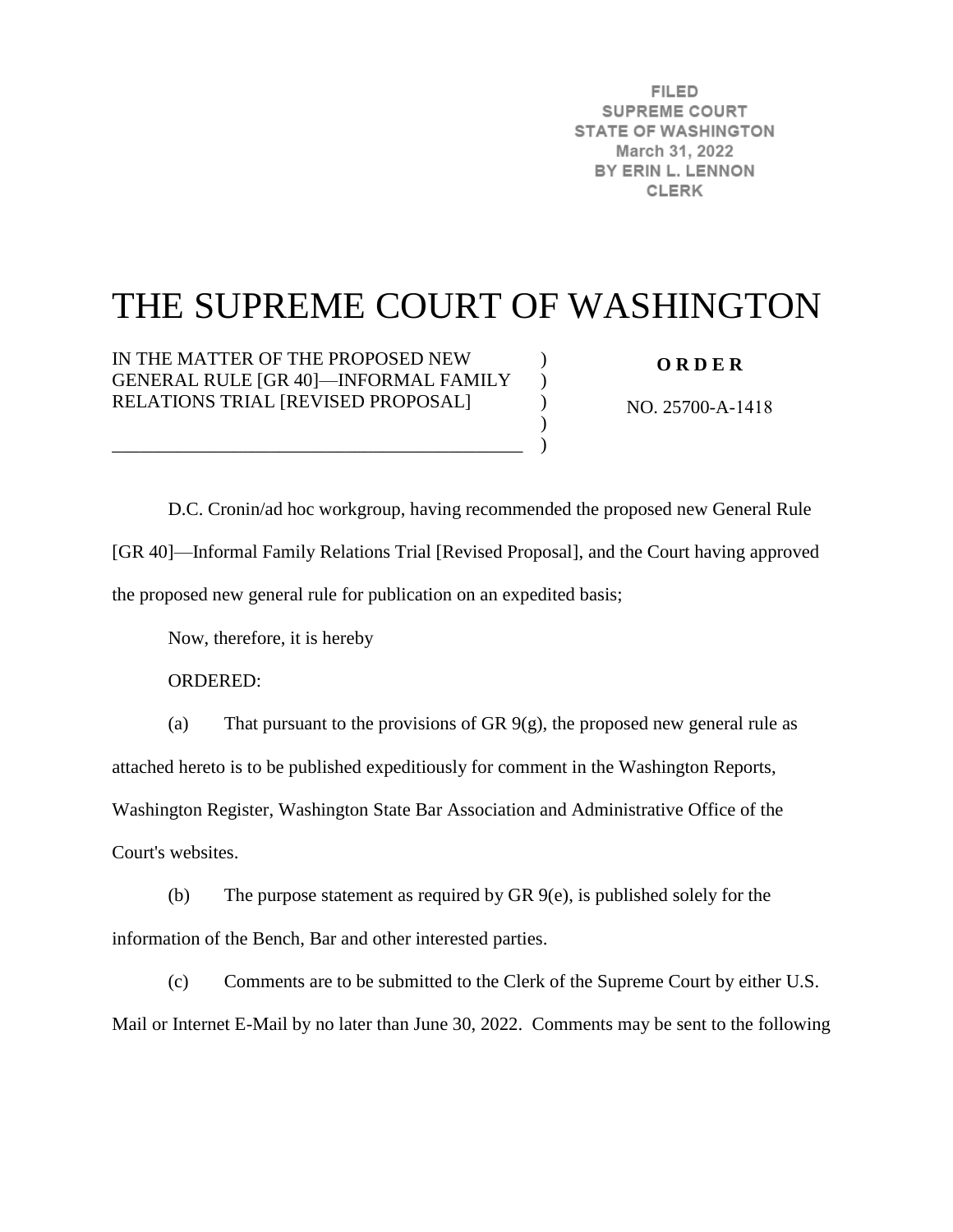### Page 2 ORDER IN THE MATTER OF THE PROPOSED NEW GENERAL RULE [GR 40]—INFORMAL FAMILY RELATIONS TRIAL [REVISED PROPOSAL]

addresses: P.O. Box 40929, Olympia, Washington 98504-0929, or [supreme@courts.wa.gov.](mailto:supreme@courts.wa.gov)

Comments submitted by e-mail message must be limited to 1500 words.

DATED at Olympia, Washington this 31st day of March, 2022.

For the Court

Conzélez C.J.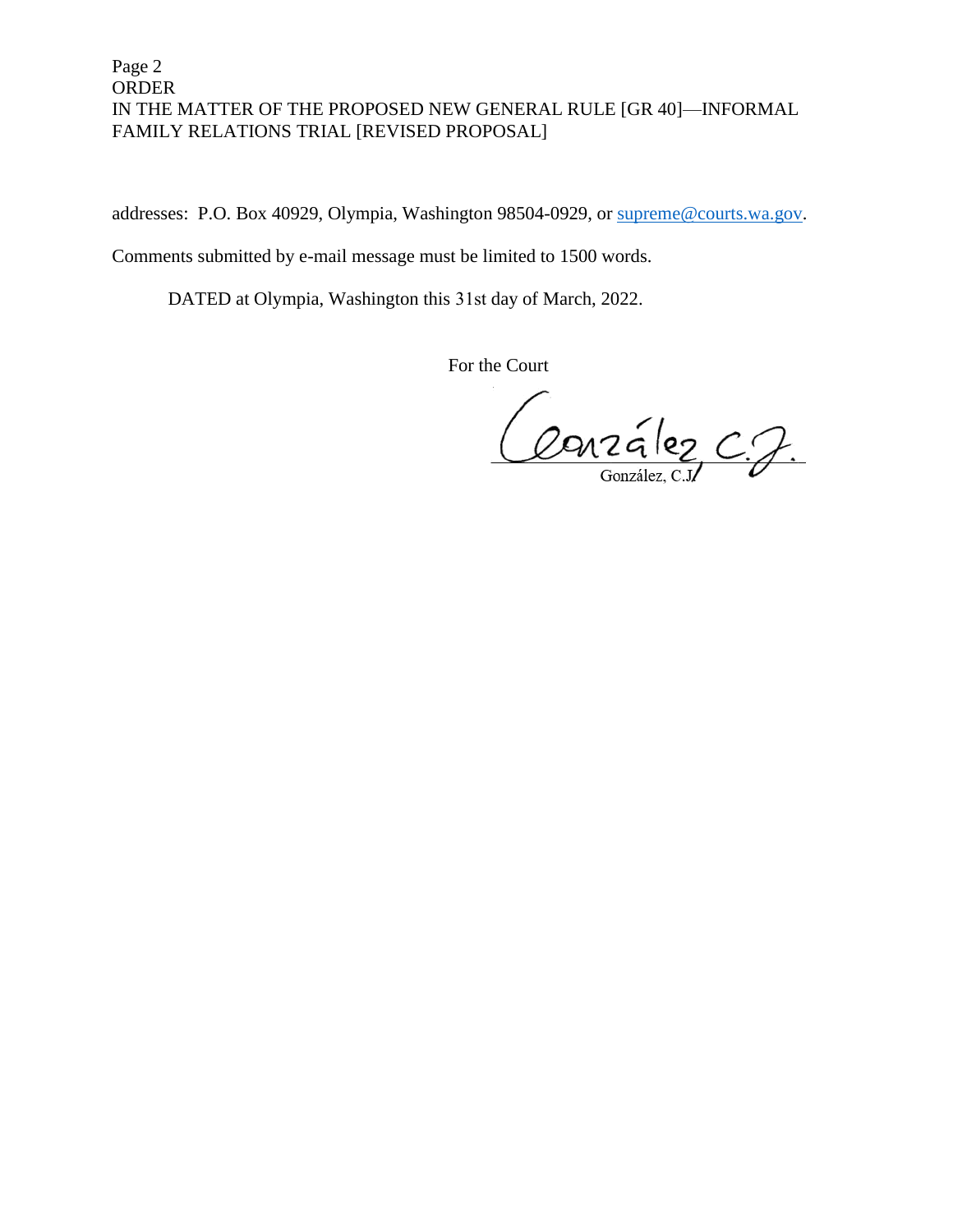### **COVER SHEET FOR NEW (REVISED) GENERAL RULE PROPOSAL INFORMAL FAMILY RELATIONS TRIALS**

**Proponents:** Dennis "D.C." Cronin, WSBA No. 16018, 724 N. Monroe Street, Spokane, WA 99201, joined by Commissioner Jennie Laird (King County Superior Court, in her individual capacity), and Justice Mary Yu.

**Purpose:** See original GR 9 Cover Sheet.

The original proposed rule for Informal Family Law Trials generated a number of helpful comments. Rather than pass or reject the Rule, the Rules Committee authorized Justice Yu to explore revisions to the proposal with the proponent. Justice Yu met with the proponents and Commissioner Jennie Laird, co-Chair of the SCJA Juvenile and Family Law Committee, and requested that they review the comments and make suggestions that might address some of the comments.

After several revisions and discussions with some of the stakeholders, including the SCJA, the attached revisions are being proposed for publication and comment. The proponent accepted the modifications and are persuaded that the changes address the concerns reflected in the comments

#### **Public Hearing:** Not requested

**Expedited Consideration:** Expedited publication and a shortened comment period are requested because there are courts who are conducting informal trials and many other courts who wish to adopt the practice.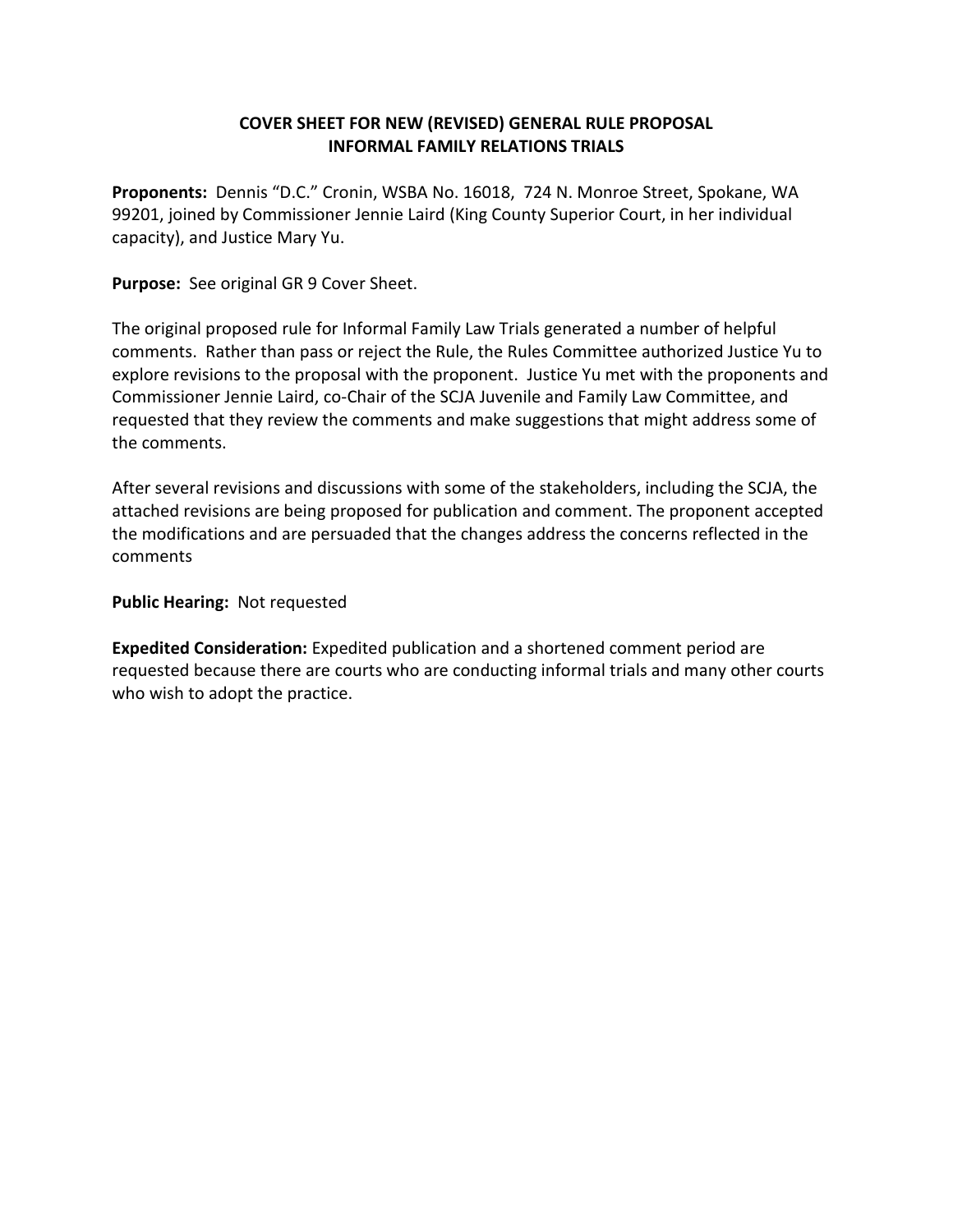## **SUGGESTED [NEW] GENERAL RULE 40 INFORMAL FAMILY LAW TRIAL (IFLT)**

- 1. Upon the consent of both parties and with approval of the court, Informal Family Law Trials (IFLT) may be held to resolve any or all issues in original actions or modification for dissolution of marriage, separate maintenance, invalidity, child support, parenting plans, residential schedules, relocation, child custody, and other family law matters as established by statute.
- 2. The parties may select an IFLT within 30 days before trial or trial setting if no trial date is set at filing, or as otherwise directed by local court rule. Parties must file a Trial Process Selection and Waiver for IFLT that is in substantial compliance with the attached form, until a pattern form is developed by the Administrative Office of the Courts. This form shall be accepted by all superior courts, but may be modified to conform to local rule practices, provided local rule practices do not nullify this rule and/or the implementation of this rule.
- 3. When a trial is conducted pursuant to this rule, in accordance with ordinary trial management, the trial judge shall retain discretion to modify any of these procedures as justice and fundamental fairness require, with prior notice to the parties.
	- (a) At the beginning of an IFLT, the parties will be asked to affirm that they understand the rules and procedures of the IFLT process, they are consenting to this process freely and voluntarily, and they have not been threatened or promised anything for agreeing to the IFLT process.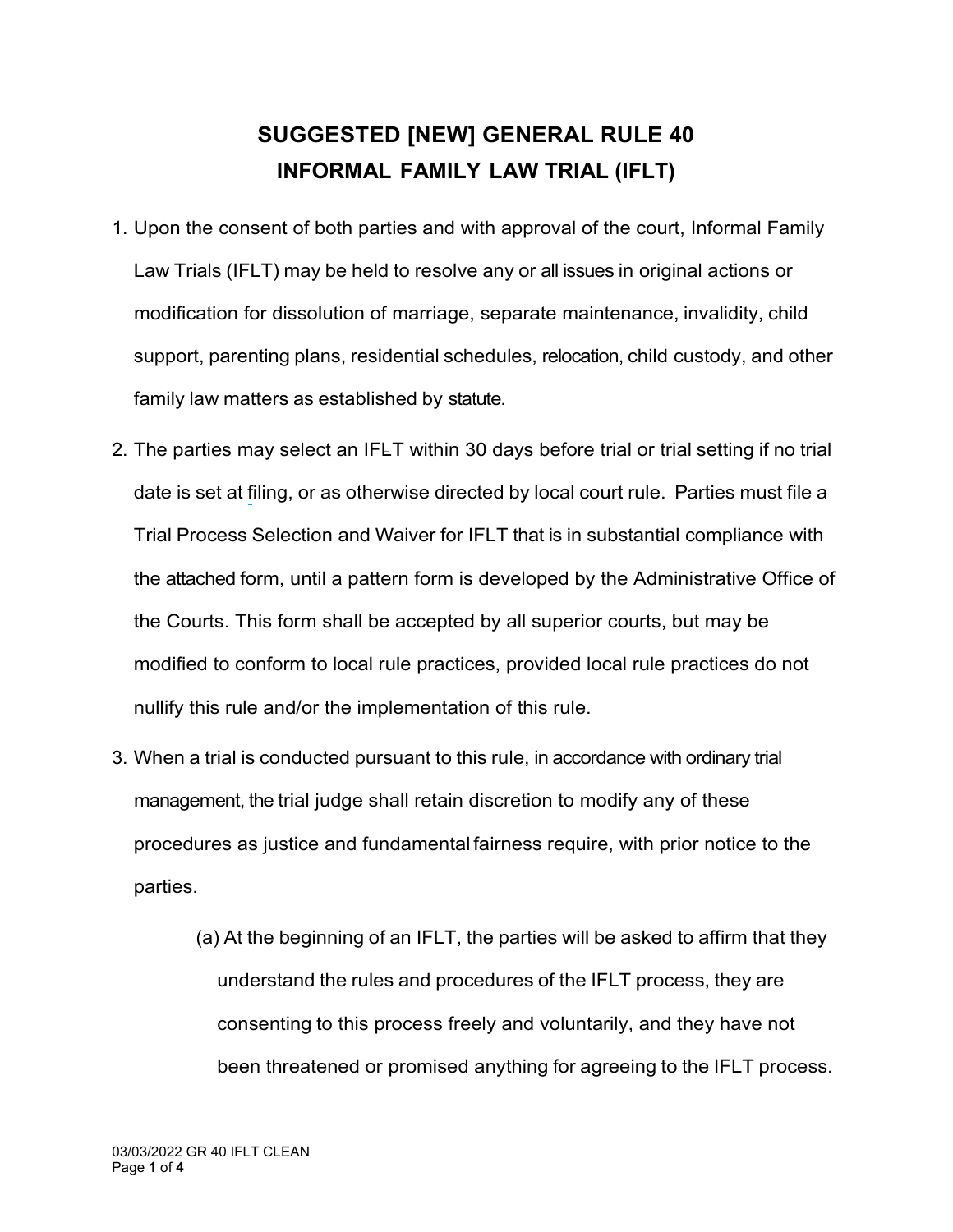Parties must affirm that they waive the right to appeal the court's use of the IFLT process and the court's admission of evidence pursuant to the IFLT process that is not consistent with the traditional court process, court rules, and Rules of Evidence. However, nothing in this rule prevents a party from filing a direct appeal of any final judgment or order at the conclusion of the IFLT.

(b) The Court may ask the parties or their lawyers for a brief summary of the issues to be decided.

- (c) The moving party will be allowed to address the Court under oath concerning all issues in dispute. A represented party is not questioned by their counsel, but may be questioned by the Court to develop evidence required by any statute or rule; for example, the applicable requirements of the Washington State Child Support Schedule if child support is at issue. A party may also present up to five declarations (limited to 20 pages total) from lay persons who would otherwise be called as a witness.
- (d) The parties will not be subject to cross-examination unless permitted by the Court. However, the Court will ask the nonmoving party or their counsel whether there are any other areas the party wishes the Court to inquire about. The Court will inquireinto these areas if requested and if relevant to an issue to be decided by the Court.
- (e) The process in subsections (3)(c) and (3)(d) is then repeated for the other party.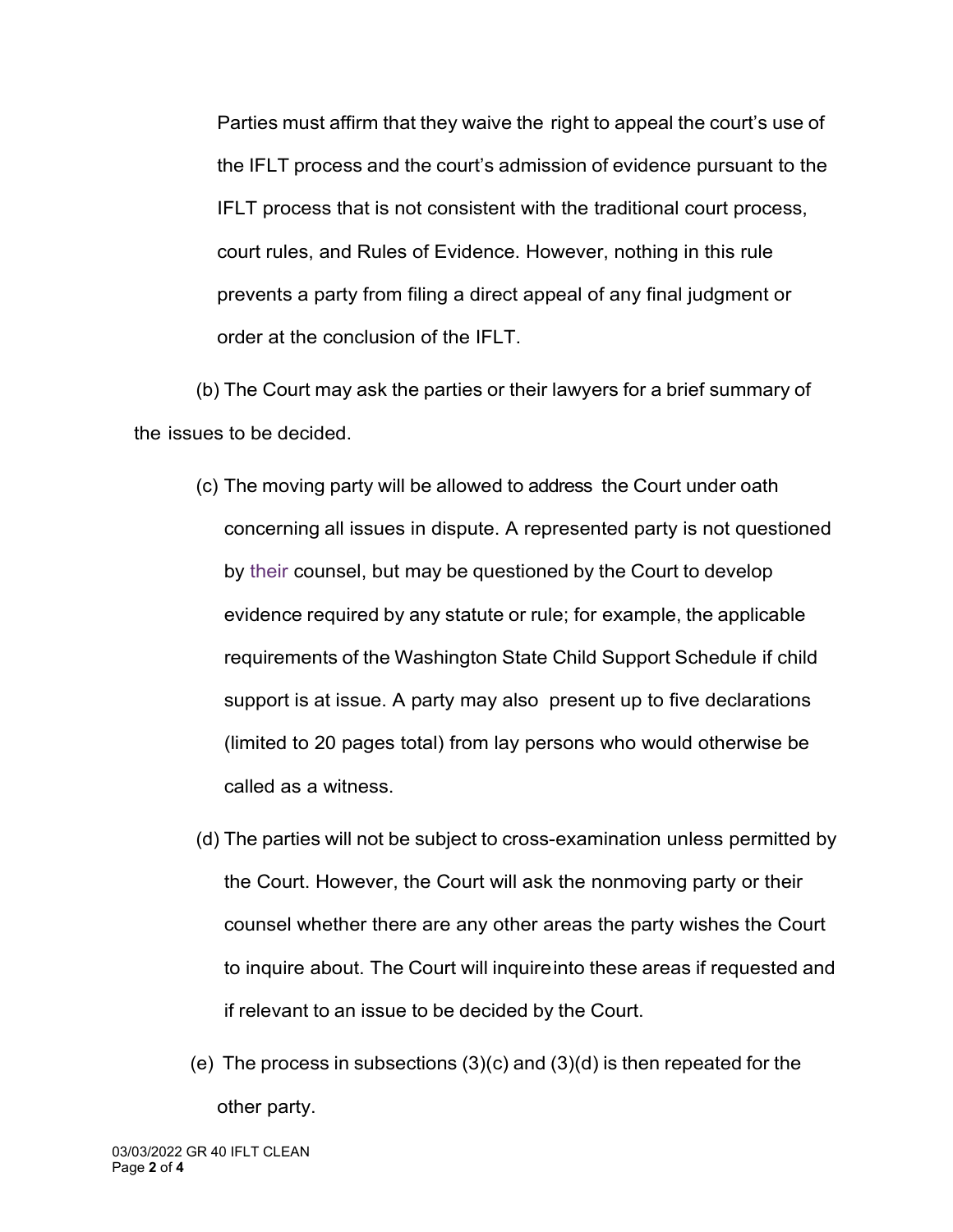- (f) Expert reports will be received as exhibits. Upon request of either party, the expert will be sworn and subjected to questioning by counsel, the parties, or the Court.
- (g) The Rules of Evidence shall not apply to the proceedings. The judicial officer hearing the matter shall determine the credibility and weight of the evidence that is offered.
- (h) The Court shall receive and admit exhibits offered by the parties. The Court will determine what weight, if any, is given to each exhibit. The Court may order the record to be supplemented. The process for submitting, filing, and storing exhibits shall be governed by local rule.
- (i)The parties or their counsel shall then be offered the opportunity to respond briefly to the statements of the other party.
- (j)The parties or their counsel shall be offered the opportunity to make a z brief legal argument.
- $\mathbb{R}^2$ (k) At the conclusion of the case, the Court shall make its ruling or may take the matter under advisement, and make every effort to issue prompt rulings no later than the 90 day statutory requirement. Findings shall be made and orders entered consistent with statutes and case law.
	- (l)The Court may modify these trial procedures as justice and fundamental fairness requires.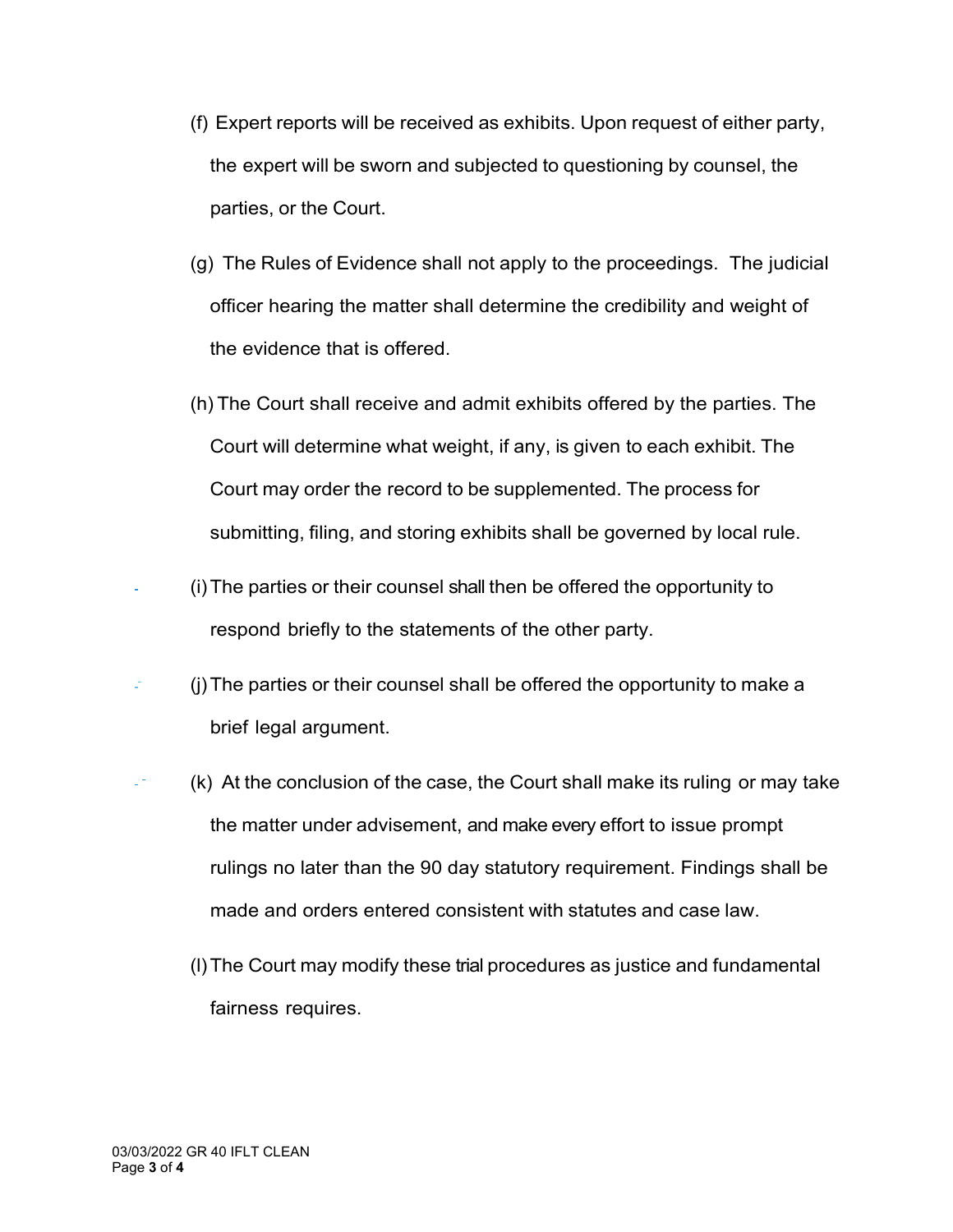- 4. The Court may refuse to allow the parties to utilize the IFLT, or a party who has previously agreed to proceed with an IFLT may file a motion to opt out of the IFLT at any time, including after an IFLT has started but before a ruling has been issued.
- (a) If the parties request an informal family law trial after a traditional trial has started, the court should consider whether enforcement of traditional trial rules after the IFLT has started will prejudice either party or the best interests of any child. The decision to continue with a traditional trial shall be left to the discretion of the judicial officer hearing the matter.
- (b) A change in the type of trial to be held may result in a change of the trial date.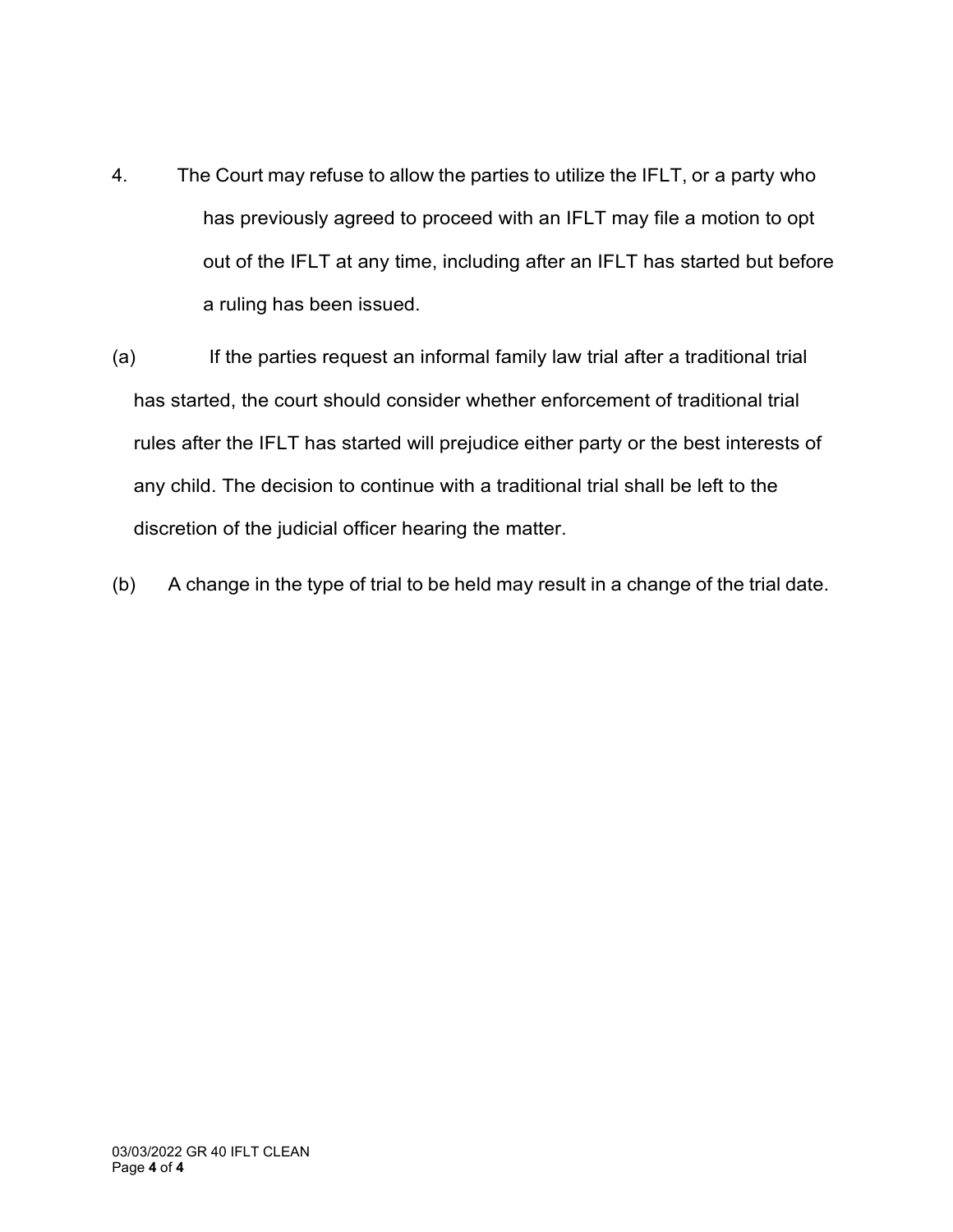December 16, 2020 Suggested Rule Coversheet Informal Domestic Relations Trial (IRDT) Page 1 of 5 **10 11 12 13 14 15 16 17 18 19 20 21 22 23 24** <u>ንድ</u> GENERAL STATEWIDE INFORMAL DOMESTIC RELATIONS TRIAL (IDRT) **GR9 (e)(2)(A) Name of Proponent**: Dennis "D.C." Cronin, WSBA No. 16018, 724 N. Monroe Street, Spokane, WA. 99201. **GR9 (e)(2)(B) Spokesperson**: D.C. Cronin, WSBA No. 16018, 724 N. Monroe Street, Spokane, WA 99201. **GR9 (e)(2)(C) Purpose—the reason or necessity for the suggested rule, including whether it creates or resolves any conflicts with statutes, case law, or other court rules**  The challenges of 2020 have afforded unprecedented opportunities. Advancing equitable access to justice commitments of statewide agencies, organizations, and individuals seeking to collaborate and coordinate efforts, a statewide Informal Domestic Relations Trial (IDRT) Rule affords families the opportunity for equitable accessible substantive and procedural justice regardless of geographical circumstance. To equitably access substantive and procedural justice in all Superior Court Domestic Relations systems, the people of Washington State imminently require innovative, timely, cost effective, and efficient transformative options statewide. A general statewide IDRT Rule promotes a less adversarial process for families and provides consistency in procedural process, thereby reducing associated risks of trauma compounded within the system itself and helping to address access barriers for many experiencing the legal system in domestic relations cases–overwhelmingly those most disparately impacted by the justice system as a whole, including people of color, victims of domestic and sexual violence, selfrepresented and low-income persons–as they maneuver through an overburdened legal system.<sup>1</sup> In 2008, Barbara Babb, author of *Reevaluating Where We Stand: A Comprehensive Survey of America's Family Justice Systems* wrote, "Court reform relative to family law matters has risen steadily over the past decade. States have restructured their justice systems to handle increasingly complex family law cases and burgeoning family law caseloads."<sup>2</sup> And, as Rebecca Aviel noted in the 2018 Fordham Law Review article *Family Law and the New*  Access to Justice,<sup>3</sup> "Family court . . . reformers are implementing transformative changes that are consistent with access-to-justice values: these reforms are delivering dispute-resolution mechanisms that are faster, cheaper, and easier to maneuver, particularly for self-represented litigants." -<sup>1</sup> https://ocla.wa.gov/wp-content/uploads/2015/10/CivilLegalNeedsStudy\_October2015\_V21\_Final10\_14\_15.pdf <sup>2</sup> *Reevaluating Where We Stand: A Comprehensive Survey of America's Family Justice Systems*, Barbara A. Babb, 46 Fam. Ct. Rev. 230, 230 (2008) (footnote omitted) <sup>3</sup> Family Law and the New Access to Justice, 86 Fordham L. Rev. 2279 (2018)

SUGGESTED RULE COVER SHEET

**1**

**2** 

**3** 

**4** 

**5** 

**6** 

**7** 

**8** 

**9**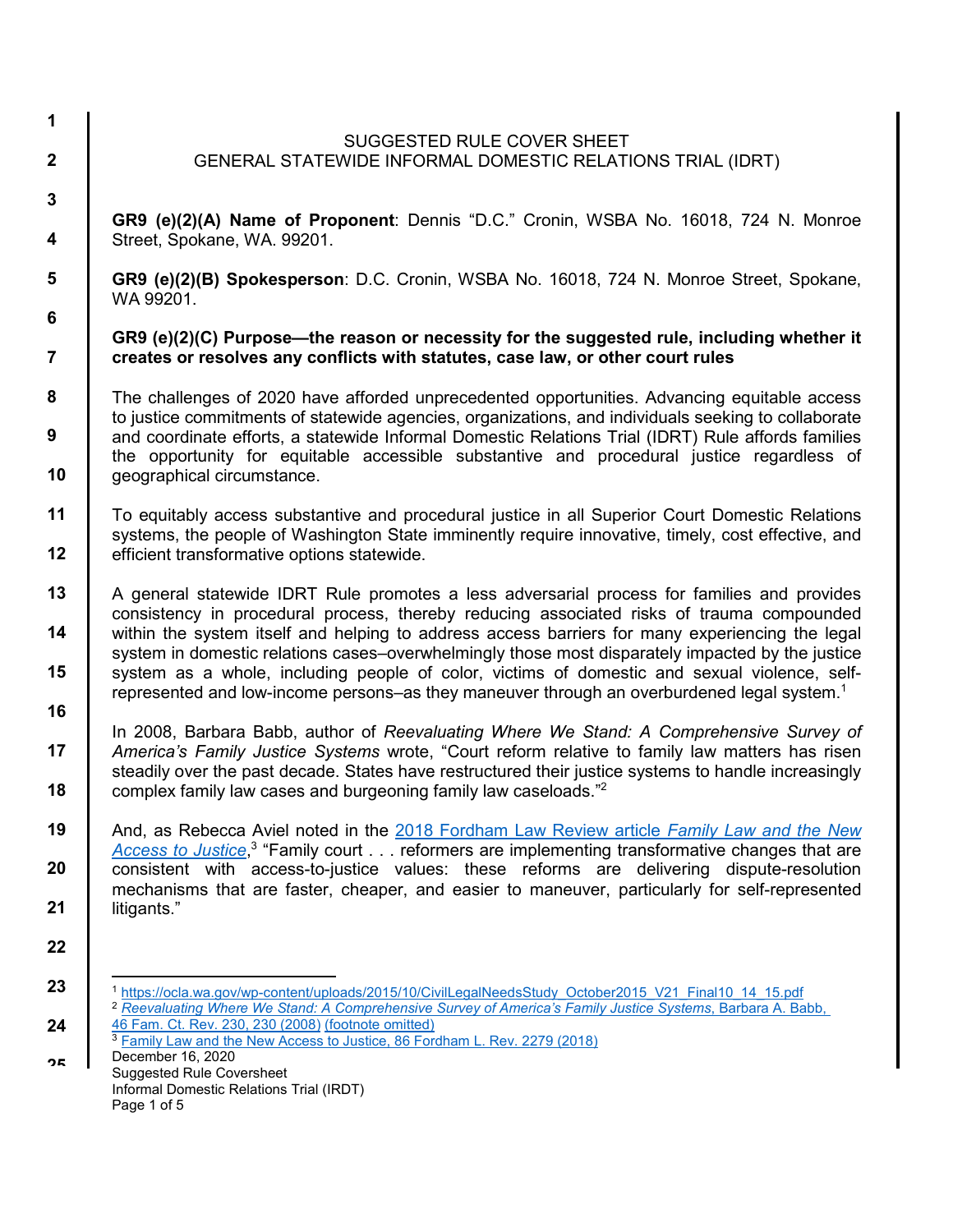**1 2 3 4 5 6**  The suggested Rule is not in conflict with existing statutes, case law or other court rules and is similar to *Thurston County LSPR 94.03F Informal Family Law Trials* [Updated Rule, January 13, 2020] and *King County Emergency Local Rule Amendment LFLR 23. Informal Family Law Trials effective September 2020*. Uniform, comprehensive Washington State domestic relations reform has intersectional systemic impacts, and an IDRT rule may provide a beneficial resource to superior courts and others committed to the equitable access to justice. The suggested rule recognizes the inherent authority and duty of all courts to manage their own affairs, so as to achieve the orderly and expeditious disposition of cases, prevent undue congestion in the court system, conserve scarce judicial resources, and manage caseloads fairly and expeditiously for *all justice-involved persons in Washington State*.

As the 2015 report *Escalating Costs of Civil Litigation in Washington* recommended, there is a basis for a two-tier litigation model in Washington superior courts. The IDRT is complimentary to such a two-tier system recommended by the task force. While not specifically recommended in the *July 2016 Washington State Bar Association* (*WSBA*) *Board of Governors* (*BOG*) *Report,* the BOG Task Force acknowledged family law has a "constellation of concerns" and reserved further consideration of recommendations within the Escalating Costs of Civil Litigation (ECCL) Task Force "to future efforts except to the extent its recommendations also address this area of the law."

- **11 12 13 14** Similarly, the October 2015 Washington State Supreme Court Civil Legal Needs Study Update Committee chaired by Justice Wiggins identified "Family Related Problems" as a "Substantive Problem Area." The 2017 Legal Services Corporation report, *The Justice Gap: Measuring the Unmet Civil Legal Needs of Low Income Americans* indicates, "Twenty-seven percent of households with parents or guardians of children under the age of 18 have experienced a civil legal problem related to children or custody" between 2016 and 2017. In addition, the report identified civil legal problems related to family affect 17% of all low-income households, including domestic violence or sexual assault and filing for divorce or legal separation.
- **15 16 17** The suggested statewide rule for an IDRT option is an effort to provide access to justice in family law matters for unrepresented families in *all* Washington State superior courts. The IDRT also provides access to those individuals across Washington who can afford the Traditional Domestic Relations Trial, but elect not to do so, seeking a less adversarial resolution to their domestic legal matters.
- **18 19 20 21** Despite the investments of talent and resources of many during the past two decades, including the Washington State Supreme Court and the Office of Civil Legal Aid, Board of Judicial Administration (BJA), and other qualified entities, Washington courts and domestic relations practice continue to lag "behind the times" in transformative reform. Adoption of an IDRT Rule is where Washington State can begin, truly, as the Civil Legal Needs Study opined, meeting "the challenge" by "turning findings to action."<sup>4</sup>

While family law practitioners and the public may experience "silo effects" as local jurisdictions attempt to formulate local rules in response to domestic relations administrative issues, Washington State has a wealth of existing research and resources available for collaboration including, but not limited to, the (ATJ), BJA, WSBA, ATJ, ECCL, Family and Juvenile Court

December 16, 2020 Suggested Rule Coversheet Informal Domestic Relations Trial (IRDT) Page 2 of 5

**7** 

**8** 

**9** 

**10**

**22**

**23**

**24**

<u>ንድ</u>

<sup>-</sup><sup>4</sup> 2015 Civil Legal Needs Study Update.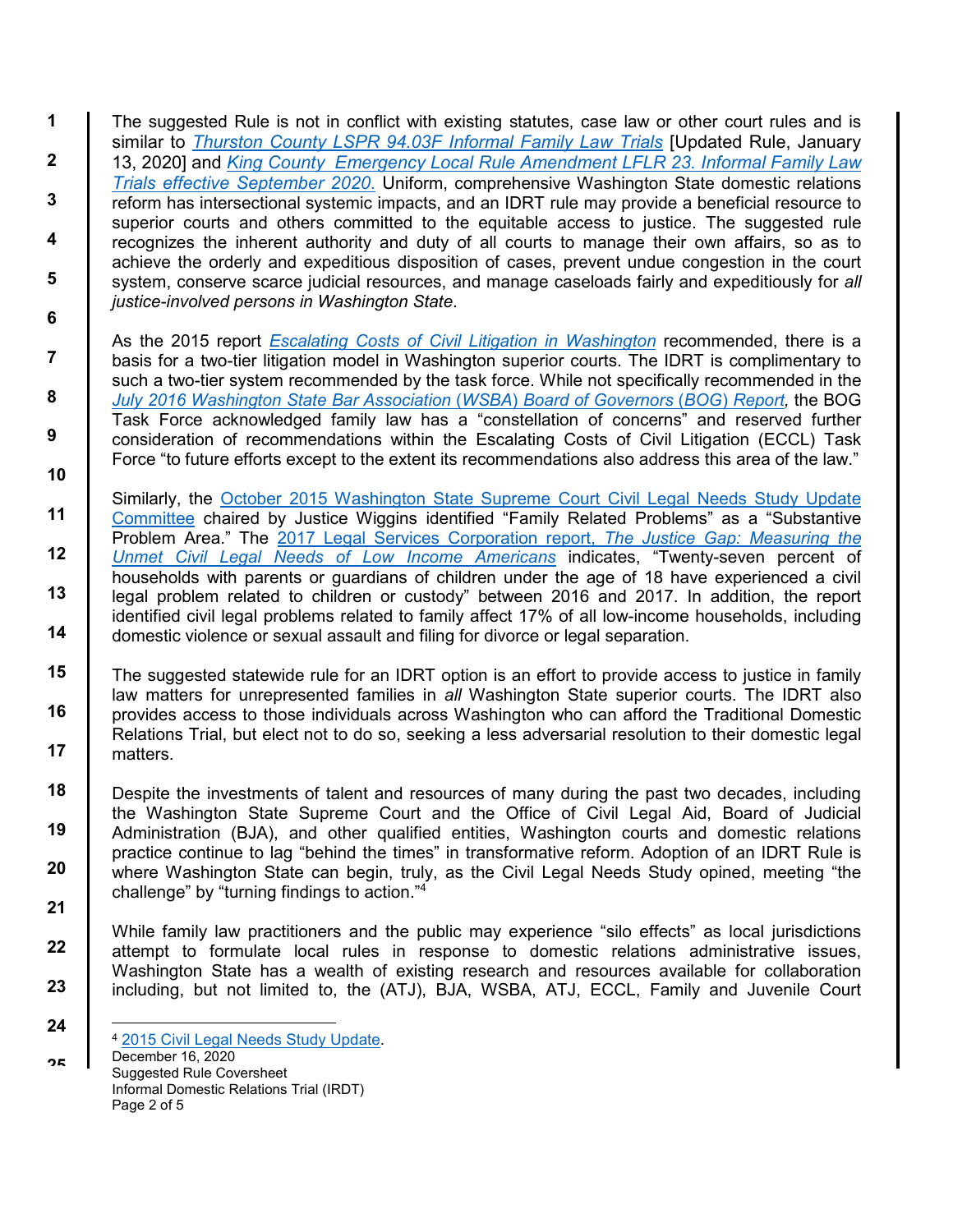**1 2 3**  Improvement Program, Unified Family Court program, Supreme Court and, our law schools, as well as professional associations. In light of the urgency due to COVID related impacts, implementation of a statewide IDRT Rule provides an opportunity for comprehensive statewide uniform domestic relations reform, providing best practice guidance as multiple local and statewide court recovery and unrepresented litigant groups discuss how to best move forward.

Our surrounding geographical neighbors in Oregon, Idaho, and Alaska, implemented IDRT standards as early as 2015. A similar rule is in effect in Utah, and in 2017, a pilot program was launched in the Seventh Judicial District in Iowa, resulting in the Iowa Judicial Branch Informal Family Law Trial, implemented statewide by order of the Iowa State Supreme Court on December 1, 2020. Similarly, the 2018–2021 long-range plan from the Florida Commission on Access to Civil Justice includes study and research of IDRT.

In **Alaska,** the Rule, as amended through July 25, 2019, governing the IDRT is found at Alaska R. Civ P. 16.2. In **Idaho** the Informal Domestic Relations trial rule is found at Idaho Rule of Family Procedure 713. In **Oregon** the IDRT is found at UTCR 8.120. under Chapter 8: Domestic Relations Proceedings. In **Utah** the rule is found at Utah District Court Rule 4-904. Information concerning the Informal Family Law Trial Pilot Program can be accessed through the District Court Administration for the Seventh Judicial District of Iowa.

- **11 12** Further information from **Alaska** explaining and supporting an IDRT rule can be found at Alaska Court System Self Help Center: Family Law.
	- Further information from **Oregon**, explaining the differences between Informal and Traditional Domestic Relations Trials can be found at: Oregon Judicial Branch: Informal Family Law Trials.
- **14 15** Further information from **Idaho** can be found at Idaho Rules of Family Law Procedure Rule 713. Informal Trial.
- **16** Further information from **Iowa** can be found at Iowa State Supreme Court December 1, 2020 Order and Iowa Judicial Branch Informal Family Law Trial Program.
- **17 18** Further information from **Utah** can be found at Utah Courts Informal Trial of Support, Custody and Parent-Time.

See also, William J. Howe III & Jeffrey E.Hall, *Oregon's Informal Domestic Relations Trial: A New Tool To Efficiently and Fairly Manage Family Court Trials*, 55 Fam. Crt. Rev., 70 (2017).

**20 21 22 23 GR9 (e)(2)(D) Hearing**: Due to the implementation of Thurston County, LSPR 94.03F Informal Family Law Trials [Updated Rule, January 13, 2020] and King County Emergency Local Rule Amendment LFLR 23 Informal Family Law Trials effective September 2020 as well as the number of longstanding published Washington State committee and task force reports, data, research, and studies containing recommendations to overcome barriers to equal access to justice, it is not believed a public hearing regarding a general statewide Informal Domestic Relations Trial suggested rule is necessary.

December 16, 2020 Suggested Rule Coversheet Informal Domestic Relations Trial (IRDT) Page 3 of 5

**4** 

**5** 

**6** 

**7** 

**8** 

**9** 

**10**

**13**

**19**

**24**

<u>ንድ</u>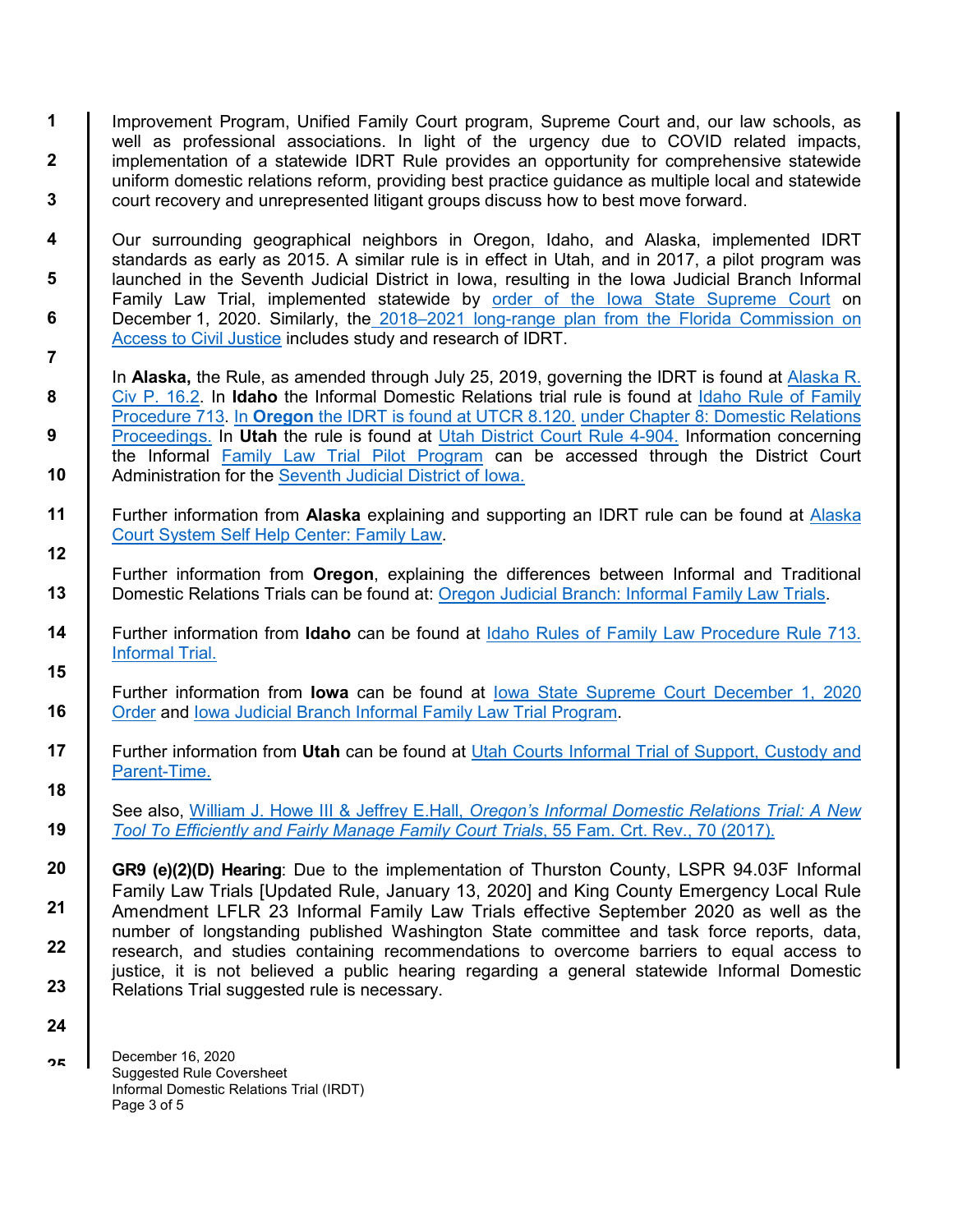In addition, information from the currently implemented Informal Domestic Relations Trials in Alaska, Idaho, Iowa, Oregon and Utah Courts is readily accessible.

**GR9 (e)(2)(E) Expedited Consideration**: 2020 has presented unprecedented challenges and unprecedented opportunities, as evidenced by the dedication of countless individuals in local jurisdictions as well as through statewide task forces and workgroups addressing best practices during court recovery. The opportunity to uniformly impact barriers impacting equitable access to justice is now.

The Board for Judicial Administration recommends domestic case standards of "90 percent of all domestic relations cases should be adjudicated within 10 months of the date of filing of the information, 98 percent within 14 months of filing, and 100 percent within 18 months". Yet in 2019, 11,125 families<sup>5</sup>, up from 9,162 families in 2018, had domestic relations cases pending resolution over 18 months in Washington State Superior Courts<sup>6</sup>, as opposed to 2,371 families with domestic relations cases pending resolution over 18 months in 2000. <sup>7</sup>

**12** While the case management percentages may appear to have remained fairly consistent on paper, we have yet to see the 2020 impact COVID will have on these statistics. Yet, the number of cases reported do not reflect the financial and psychological impact of backlogged, delayed, and adversarial legal proceedings experienced by children, youth, parents, relatives and employers throughout our state, most often the most vulnerable, marginalized, and impoverished members of our communities. COVID has only made matters more traumatic and as such, expedited consideration of a statewide rule is warranted for families, courts, and communities.

**13 14 15 16 17 18 19** Even before COVID brought attention to the imminent need for civil legal equity throughout our state, one participant in the *October 2015 Washington State Supreme Court Civil Legal Needs Study Update* was quoted in the report as asking ' "Will people in my position, or worse off than I, get any sort of meaningful help?" '. The reply, ' "The answer to these questions, and so many others, is up to all of us." ' Despite the Campaign for Equal Justice funding legal aid for 31,000 families in poverty in 2018, two years pre-COVID, at least 3 out of 4 low income individuals are not able to access legal assistance when it is needed.  $8$  Private practice attorneys provide valuable pro bono service. Yet, valuable hours of research and committee time have yielded no discernable implementation of recommendations designed specifically to address access to justice for *all.* There is a critical need for the Court to address the domestic relations judicial process for low income and other marginalized families by implementation of a statewide rule, which regardless of geographical location and local court resources, can promote equity and consistency.

As noted by *Jane C. Murphy & Jana B.Singer, Moving Family Dispute Resolution from the Court System to the Community, 75 MD.L. REV. ENDNOTES 9 (2016),* "Everyone who works in family law . . . agrees on two things: family court is not good for families, and litigation is not good for children." Respectfully, it would appear that upon which we are not able to agree continues to cause barriers for implementing best practices for the families of Washington State.

Suggested Rule Coversheet Informal Domestic Relations Trial (IRDT) Page 4 of 5

**20**

**21**

**22**

**23**

**24**

**1**

**2** 

 $\overline{a}$ <sup>5</sup> Superior Court 2019 Domestic Relations Case Management Statistics

<sup>6</sup> Superior Court 2018 Annual Caseload Report

<sup>7</sup> Superior Court 2000 Annual Caseload Report

<sup>8</sup> https://legalfoundation.org/the-campaign-for-equal-justice/

December 16, 2020 <u>ንድ</u>